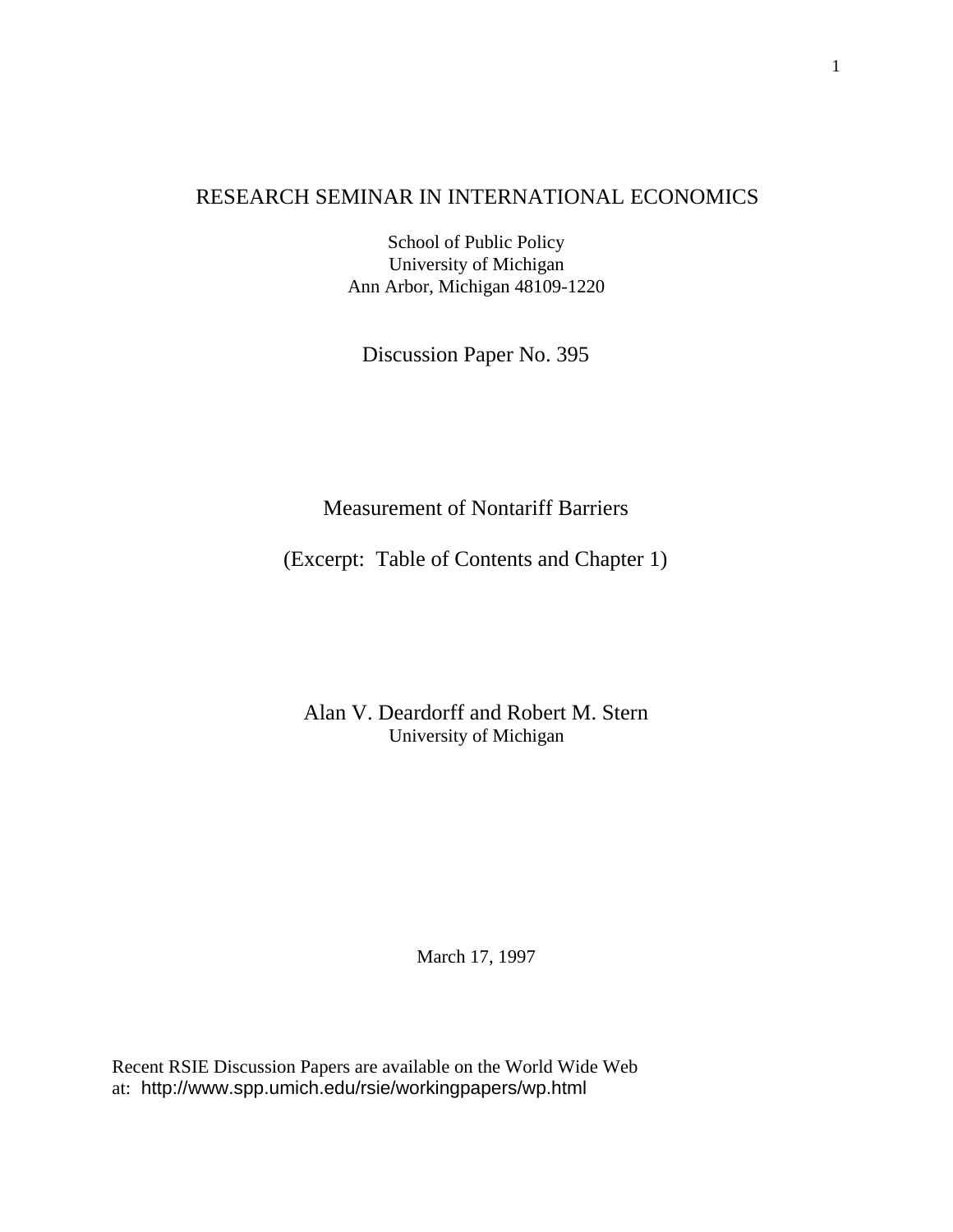# **MEASUREMENT OF NONTARIFF BARRIERS**

**Alan V. Deardorff and Robert M. Stern University of Michigan**

Revised March 17, 1997

Address correspondence to:

Robert M. Stern Alan V. Deardorff<br>
School of Public Policy<br>
School of Public Policy School of Public Policy<br>
University of Michigan<br>
University of Michigan<br>
University of Michigan University of Michigan<br>Ann Arbor, MI 48109-1220

Telephone: 313-764-2373 Telephone: 313-764-6817 FAX: 313-763-9181<br>
E-mail: rmstern@umich.edu<br>
E-mail: alandear@ur

Ann Arbor, MI 48109-1220

E-mail: alandear@umich.edu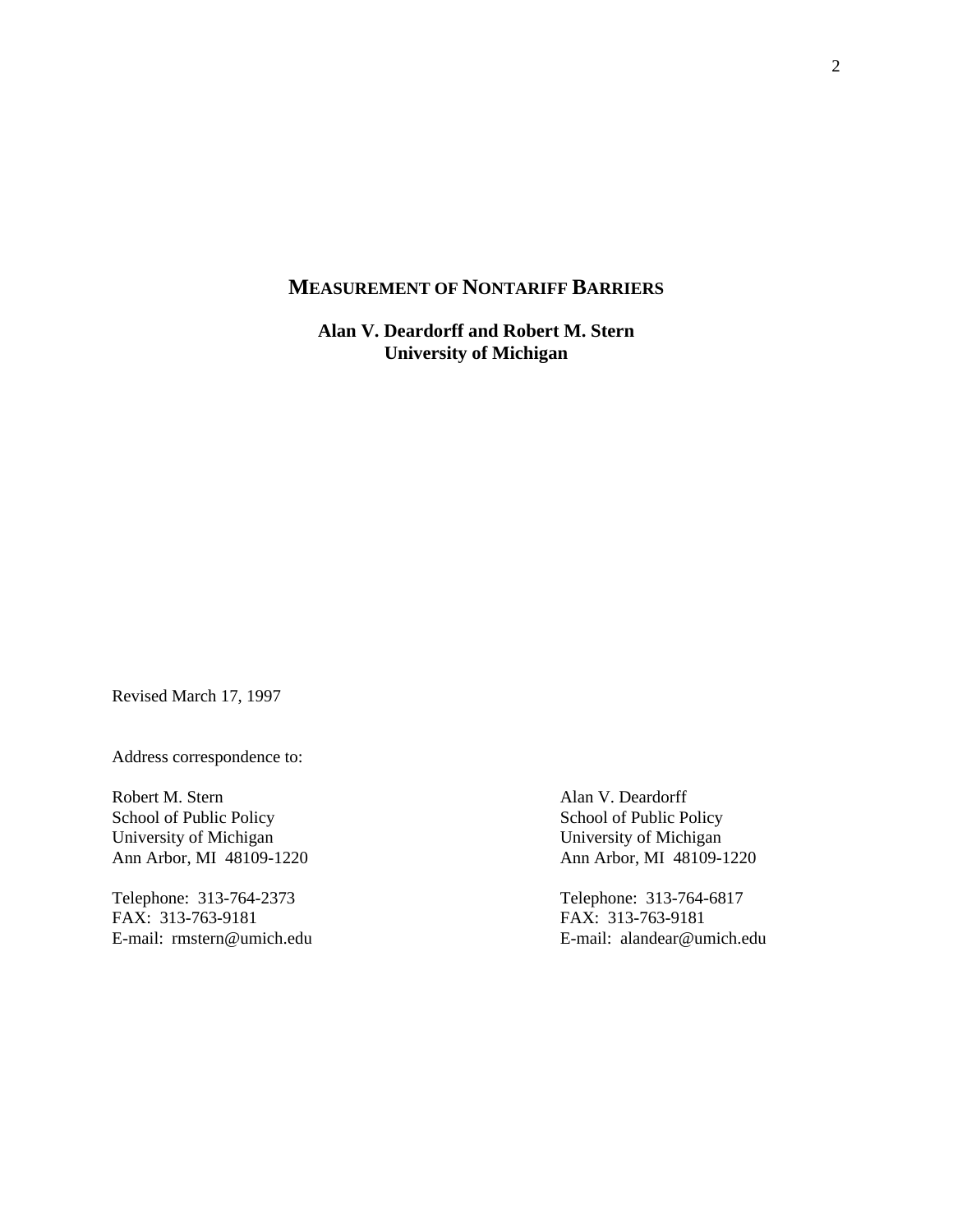### **Table of Contents**

| Ι.   | Introduction                                                                                                                                                                                                                                                                                                                                                                                                                                                                                                                                                                                                                                                                                                                                                                                                                                            | $\mathbf{1}$                                                                                                               |
|------|---------------------------------------------------------------------------------------------------------------------------------------------------------------------------------------------------------------------------------------------------------------------------------------------------------------------------------------------------------------------------------------------------------------------------------------------------------------------------------------------------------------------------------------------------------------------------------------------------------------------------------------------------------------------------------------------------------------------------------------------------------------------------------------------------------------------------------------------------------|----------------------------------------------------------------------------------------------------------------------------|
| П.   | Typology and Characteristics of NTBs<br>Typology of NTBs<br>Administrative Procedures and Government Regulations and Policies<br>Market Structure<br><b>Institutional Factors</b><br><b>Characteristics of Nontariff Barriers</b><br>Conclusion                                                                                                                                                                                                                                                                                                                                                                                                                                                                                                                                                                                                         | $\overline{c}$<br>$\overline{c}$<br>$\overline{4}$<br>$\overline{4}$<br>5<br>6<br>13                                       |
| III. | Methods of Measurement of Nontariff Barriers<br>General Methods for Measuring the Presence or Size of NTBs<br>Frequency-Type Measures<br><b>Price-Comparison Measures</b><br>Quantity-Impact Measures<br><b>Special Purpose Methods</b><br>NTB-Specific Methods for Selected NTBs<br>Quotas<br>Variable Levies<br><b>Voluntary Export Restraints</b><br><b>Government Procurement Regulations</b><br><b>Domestic Subsidies</b><br><b>Domestic Content Requirements</b><br><b>Antidumping and Countervailing Duty Measures</b><br><b>Customs Valuation Procedures</b><br><b>Technical Barriers to Trade</b><br>Conclusion<br>General Methods for Measuring the Effects of NTBs<br>Effective Rates of Protection (ERPs) and Effective Rates of Assistance (ERAs)<br>Trade Restrictiveness Index (TRI)<br>Applied General Equilibrium (AGE) Model Measures | 13<br>15<br>15<br>17<br>24<br>27<br>29<br>30<br>36<br>37<br>39<br>43<br>45<br>46<br>47<br>48<br>49<br>50<br>50<br>51<br>51 |
| IV.  | Overview and Assessment of Economy-Wide Estimates of NTBs in Selected<br><b>OECD</b> Countries<br>Australia<br>Forms of Assistance<br><b>Price Comparisons</b><br>Nominal Rates of Assistance<br><b>Effective Rates of Assistance</b><br><b>Domestic Content Requirements</b><br>Canada<br><b>Price Comparisons</b><br><b>Government Procurement</b><br><b>Antidumping Measures</b><br>Germany<br>Norway<br><b>Effective Rates of Assistance</b><br>Clothing Import Quotas/VERs                                                                                                                                                                                                                                                                                                                                                                         | 53<br>53<br>53<br>54<br>55<br>55<br>57<br>57<br>57<br>58<br>58<br>59<br>61<br>61<br>61                                     |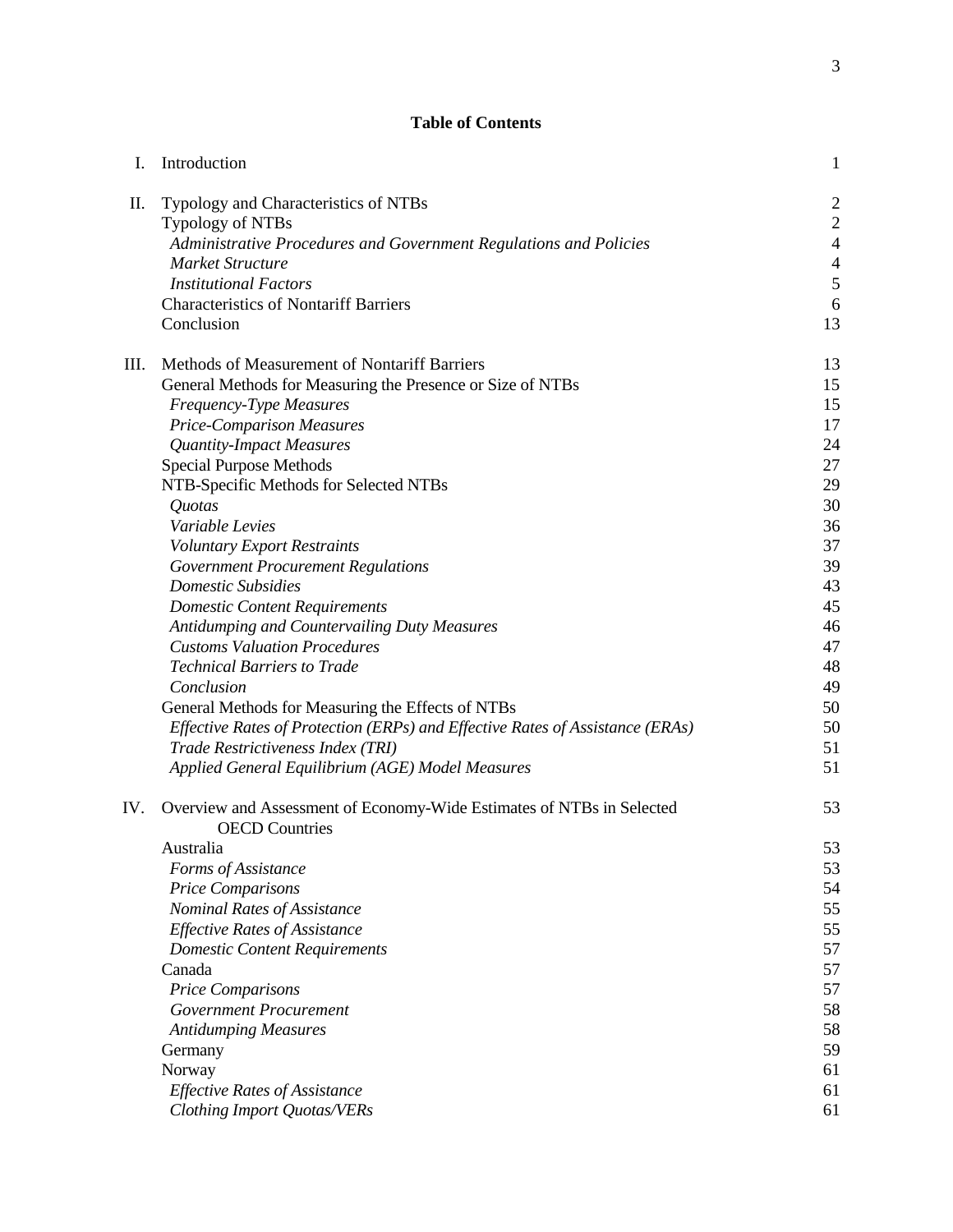|    | European Union/United Kingdom                                            | 62<br>62 |
|----|--------------------------------------------------------------------------|----------|
|    | <b>Antidumping Measures</b><br><b>United States</b>                      | 64       |
|    | Conclusion                                                               | 65       |
|    |                                                                          |          |
| V. | Guideline Principles and Recommended Procedures for Measuring NTBs       | 67       |
|    | Principles                                                               | 67       |
|    | Recommended Procedures for Measuring NTBs                                | 70       |
|    | <b>Steps for Measuring NTBs</b>                                          | 71       |
|    |                                                                          |          |
|    | References                                                               | 78       |
|    | List of Tables                                                           | 83       |
|    | Tables                                                                   | 84       |
|    |                                                                          |          |
|    | Appendices                                                               |          |
|    | 1 Major Categories of Nontariff Measures and Related Policies            | 113      |
|    | 2 Illustrative Measures of the Nominal and Effective Rates of Assistance | 117      |
|    | 3 Formulas for Measuring NTBs                                            | 123      |
|    | List of Figures                                                          | 141      |
|    | Figures                                                                  | 142      |
|    |                                                                          |          |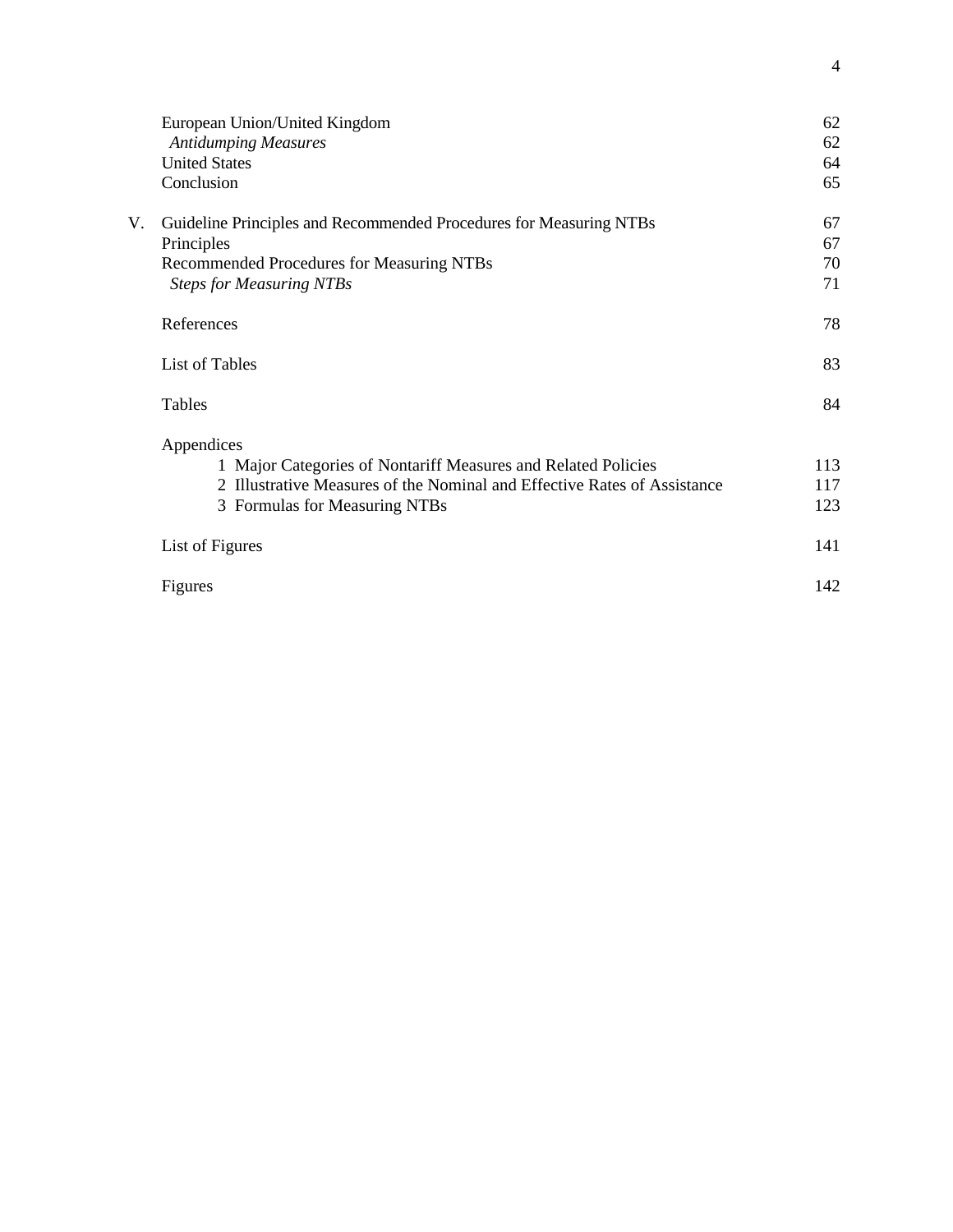#### **MEASUREMENT OF NONTARIFF BARRIERS**

#### **Alan V. Deardorff and Robert M. Stern University of Michigan**

#### **I. Introduction**

Because tariffs on imports of manufactures have been reduced to relatively low levels in the major industrialized countries especially as the result of the periodic rounds of multilateral trade negotiations, there has been increasing interest in the extent to which existing nontariff barriers (NTBs) may distort and restrict international trade. In order to address the issues involving the use and impacts of NTBs, it is self-evident that accurate and reliable measures are needed. In this study, we will assess currently available methods for quantifying NTBs and make recommendations as to those methods that can be most effectively employed. We will focus both on the conceptual issues arising in the measurement of the different types of NTBs and on the applied research that has been carried out in studies prepared by country members of the OECD Pilot Group and others seeking to quantify NTBs.

In considering NTBs, it is interesting to ask why governments may prefer them over tariffs. While there may not be a single answer to this, Deardorff (1987) suggests some possible explanations that include: institutional constraints such as are built into the GATT/WTO rules and into national constitutions that limit the use of tariffs; the roles of firms and workers in influencing the choice of policies; considerations of reaction to or retaliation against the policies of trading partners; and uncertainty about the ways in which different policies may perform. Deardorff favors the last of these explanations insofar as governments perceive that tariffs will not work effectively in reducing imports. That is, if the object is to assist firms and workers who purportedly are being injured by imports, he shows that only an explicit quantitative (nontariff) restriction can be relied on to do the job in an